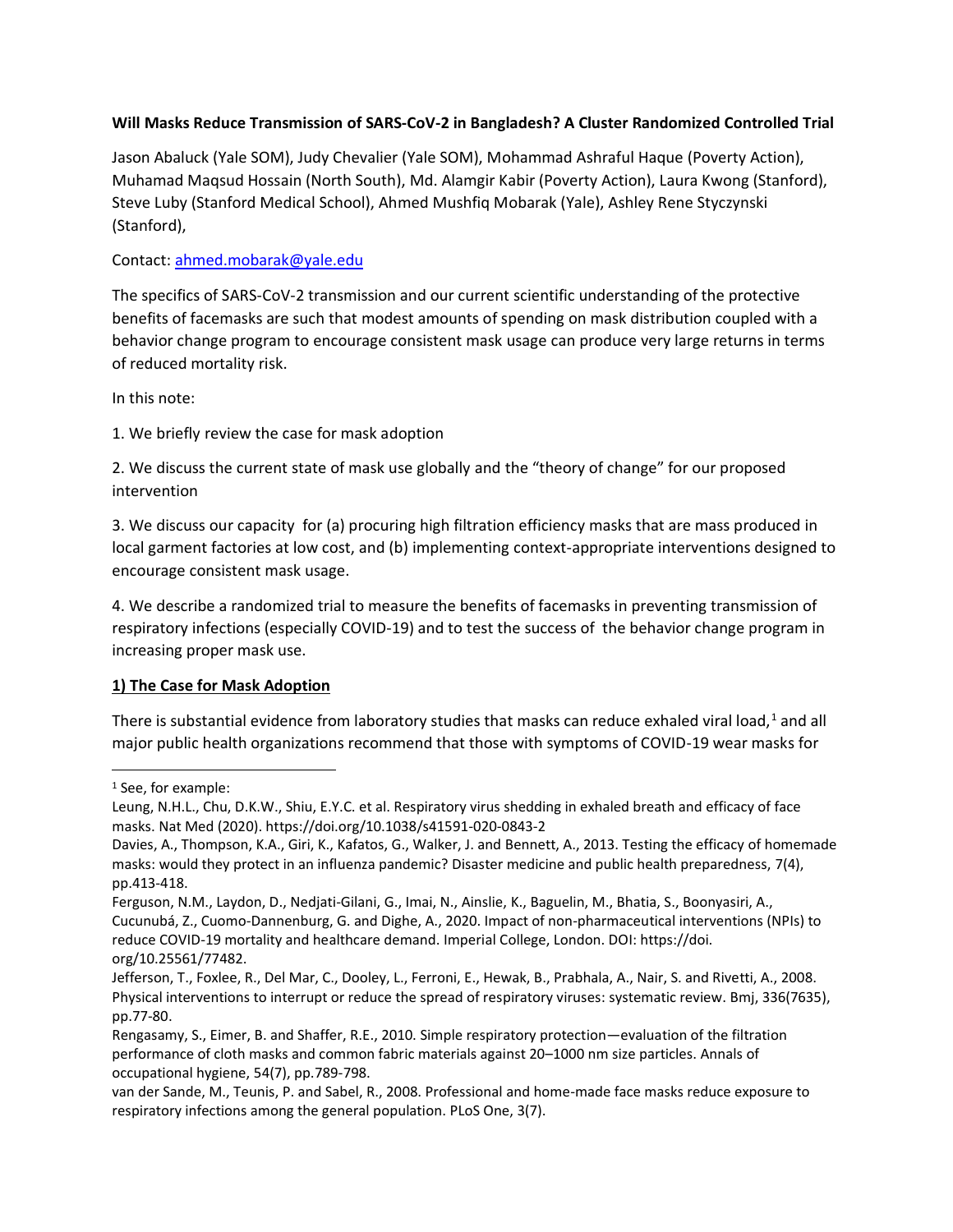this reason.<sup>2</sup> There is also substantial evidence of asymptomatic or pre-symptomatic transmission of COVID-19.<sup>3</sup> This suggests that universal adoption of cloth masks (if used regularly and properly) – including by those who appear healthy–may substantially reduce the transmission rate of the virus.

However, to date, there are few estimates of the degree to which mask adoption actually reduces *transmission* of the virus in the field.<sup>4</sup> Non-experimental estimates suggest that masks lower transmission by 40-50%. 5

# **2) The Status Quo**

Take-up of masks is highly variable across countries, ranging from 0-20% in the UK, Norway, Finland and Denmark to close to 100% in several Asian countries with historic norms of mask use.<sup>6</sup> As of July 5<sup>th</sup>, 2020, 4.3 billion people live in countries that do not formally mandate mask use,<sup>7</sup> and 240 million live in countries where mask use is not recommended in any way.

The relationship between mask recommendations, requirements, and mask take-up is complex. In Bangladesh, the government has strongly recommended mask use since early April. This policy was initially accompanied by consistent public messaging, as well as attempts by police and NGOs to confront those who were seen in public without masks. Our surveys from this period indicate that throughout Bangladesh, compliance was high, with 80-95% of respondents reporting that they wore masks in public areas.

Our more recent data suggests that this trend has now reversed. The Bangladeshi government formally mandated mask use in late May and began fining non-compliers; nonetheless, in our latest survey of mask use, we observed 100,000 people in public areas throughout Bangladesh and found that only 26% were wearing masks despite the severity of the epidemic continuing to increase.

Our study has four main aims:

• To develop a scalable intervention that can increase consistent use of a quality mask

SSRN: [https://papers.ssrn.com/sol3/papers.cfm?abstract\\_id=3567438.](https://papers.ssrn.com/sol3/papers.cfm?abstract_id=3567438)

<sup>2</sup> E.g[. https://www.who.int/emergencies/diseases/novel-coronavirus-2019/advice-for-public/when-and-how-to](https://www.who.int/emergencies/diseases/novel-coronavirus-2019/advice-for-public/when-and-how-to-use-masks)[use-masks.](https://www.who.int/emergencies/diseases/novel-coronavirus-2019/advice-for-public/when-and-how-to-use-masks)

<sup>3</sup> Japanese National Institute of Infectious Diseases. Field Briefing: Diamond Princess COVID-19 Cases, 20 Feb Update. https://www.niid.go.jp/niid/en/2019-ncov-e/9417-covid-dp-fe-02.html (Accessed on March 01, 2020).

<sup>4</sup> The gap between the laboratory evidence that masks create a partial physical barrier to viruses and the unknown extent to which masks impede transmission and illness from COVID-19 in the field stems from a variety of factors including (1) the viral exposure required for infection is not known and (2) the relationship between viral exposure and, other things equal, the severity of illness is not known.

<sup>5</sup> Abaluck, Jason and Chevalier, Judith A. and Christakis, Nicholas A. and Forman, Howard Paul and Kaplan, Edward H. and Ko, Albert and Vermund, Sten H., The Case for Universal Cloth Mask Adoption and Policies to Increase Supply of Medical Masks for Health Workers (April 2, 2020). Available at

Chernozhukov, Victor, Hiroyuki Kasaha, and Paul Schrimpf. "Causal impact of masks, policies, behavior on early COVID-19 pandemic in the US." arXiv preprint arXiv:2005.14168 (2020).

Lyu, Wei, and George L. Wehby. "Community Use Of Face Masks And COVID-19: Evidence From A Natural Experiment Of State Mandates In The US: Study examines impact on COVID-19 growth rates associated with state government mandates requiring face mask use in public." Health Affairs (2020): 10-1377.

<sup>6</sup> [https://today.yougov.com/topics/international/articles-reports/2020/03/17/personal-measures-taken-avoid](https://today.yougov.com/topics/international/articles-reports/2020/03/17/personal-measures-taken-avoid-covid-19)[covid-19](https://today.yougov.com/topics/international/articles-reports/2020/03/17/personal-measures-taken-avoid-covid-19)

<sup>7</sup> Data from [https://masks4all.co/what-countries-require-masks-in-public/.](https://masks4all.co/what-countries-require-masks-in-public/)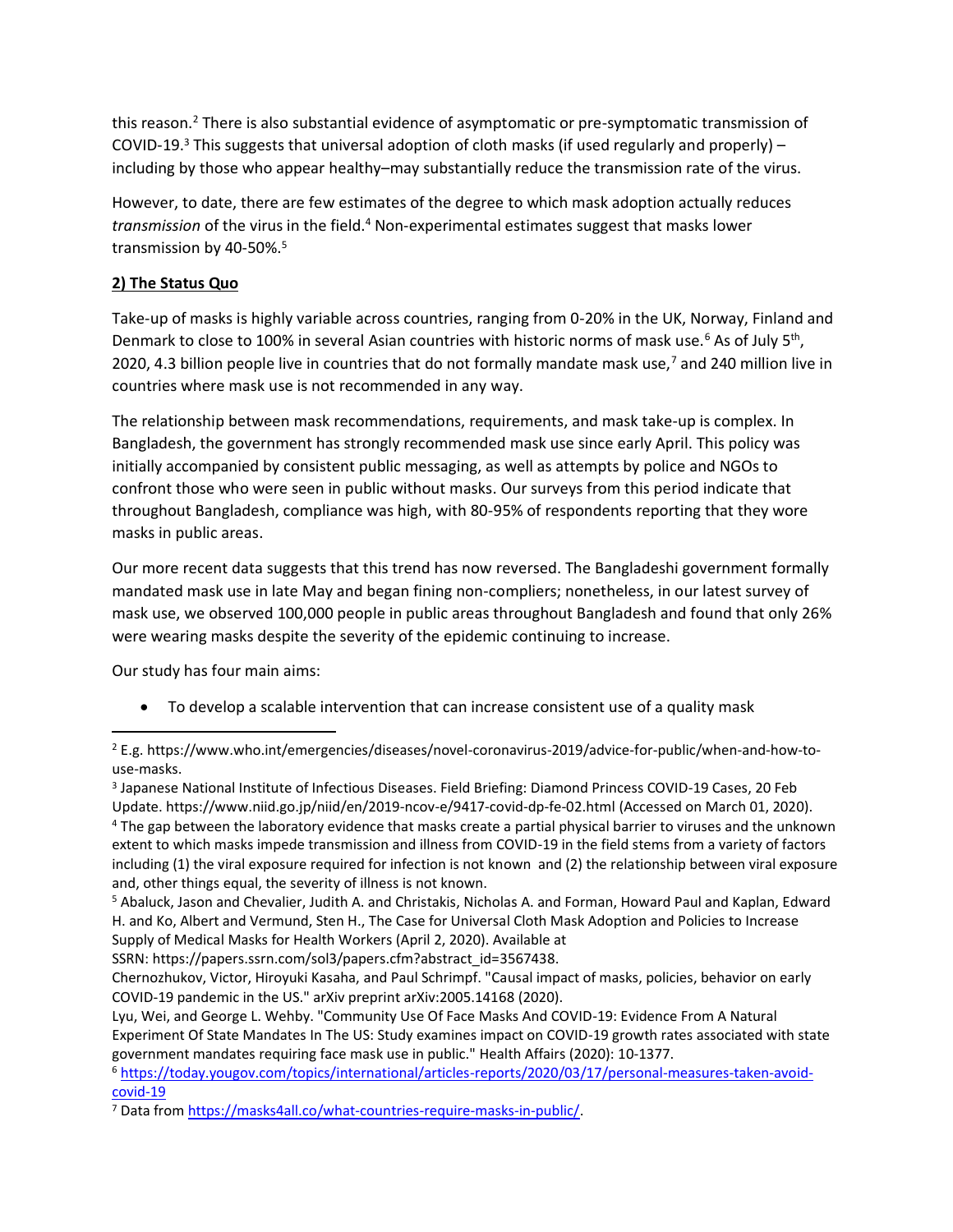- To assess the impact of mask use on the spread of respiratory illnesses and especially COVID-19
- To assess the protective value of scientifically designed and validated masks relative to existing face-coverings
- To evaluate whether promoting mask use creates unintended consequences, such as people becoming more likely to engage in otherwise riskier behaviors

We believe that a successful study could influence decision-makers through several channels:

- Our intervention would evaluate whether mask distribution combined with consistent messaging is sufficient to create norms of mask use in places where current mask use is low. Context-appropriate variations of the program we design to increase mask take-up could be replicated in other Asian and African countries with similar implementation and enforcement challenges as Bangladesh.
- Most people in the world still live in countries that do not mandate mask use despite community spread of COVID, and mandates may not go far enough. Direct evidence that masks reduce transmission of the virus would strengthen the hand of those pushing for action in those countries.
- Direct evidence of this type would shift the priorities of public health agencies with limited resources if masks are proven effective.
- With direct evidence of the additional protective value of scientifically-validated masks, many individuals, NGOs and governments would invest more in producing such masks.

Additionally, if successful, the intervention we directly implement in this study will cost-effectively save lives. The above "theory of change" adds to this direct impact.

#### **3) Mask Production, Distribution and Encouragement**

We spoke to the head of the Bangladesh Garment Manufacturers and Exporters Association (BGMEA), who connected us to a few reliable factories that are now eager to produce cloth masks for this project in bulk. <sup>8</sup> We are in discussion with sales agents at factories to sew masks to the exact scientific specifications that our team specifies.

After an extensive review of the literature on fabrics for low-cost masks and testing at Stanford University, we have selected to use a mask that has inner and outer layer made of Pellon 931 polyester fusible interface ironed onto interlocking knit and a middle layer of interlocking knit. The fabric will be sewn into a mask with a flat front panel that bunches near the ears and is affixed to the head with ear straps and a metal wire nose brace. The mask fully covers the nose and mouth even with animated

<sup>8</sup> Producing masks locally in Bangladesh yields an ancillary benefit in that it protects the livelihoods of garment factory workers. The ready-made garment industry is the sector hardest hit by the global COVID-19 shock, with a spate of order cancellations from importers in the US and EU.  $.^8$  This disproportionately benefits women and children, as previous research shows that factory jobs allow young women in Bangladesh to delay marriage and childbirth. The BGMEA is itself extremely cognizant of infection risk and is taking numerous measures to reduce employee risk at all facilities, including: maintaining social distancing protocols whenever possible, requiring all employees to wear masks, making available handwashing facilities inside and outside the building, creating an entry plan which allows for each individual to spend 30 seconds washing their hands, and checking temperatures with an infrared thermometer (sending home anyone with a fever) among other procedures (BGMEA Factory Opening Protocol, available on request).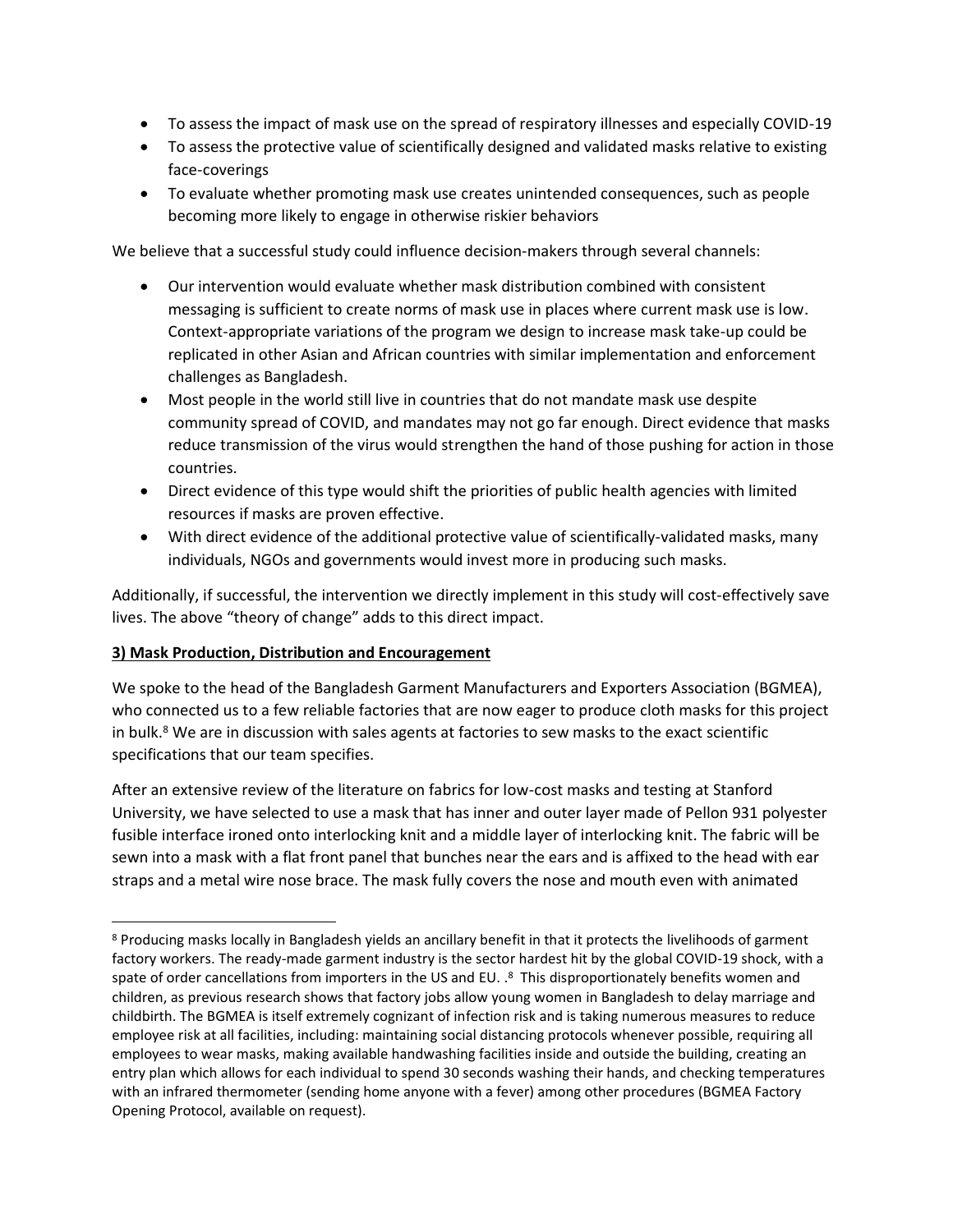talking. The mask is comfortable and does not hold hot air over the face, which discourages use. We estimate this mask is approximately 60% efficient at blocking particles 300 nm in size at a flow velocity of 10 cm/s (the particle size and approximate flow velocity specified by the U.S. National Institute of Occupational Safety and Health). This compares to bandanas that are <10% effective at a similar flow velocity and surgical masks which have filtration efficacies ranging from 40-70%.<sup>9</sup>

The Yale and IPA research teams have substantial experience implementing behavior change programs in rural Bangladesh over the last 12 years, in partnership with many different local implementers. We have marketed improved cookstoves, encouraged seasonal migration, and implemented community-led total sanitation (CLTS) programs to encourage investments in new hygienic latrines. The CLTS program and the latrine construction subsidies we distributed via lottery were much more logistically complicated and challenging than mask distribution and monitoring of mask-wearing.

## **4) The Proposed Randomized Controlled Trial**

We have three main questions we seek to answer:

- 1. Can we successfully change community mask-wearing norms?
- 2. Can community mask-wearing reduce the spread of respiratory disease and (symptomatic) COVID-19 infection?
- 3. Can individual mask-wearing provide protection against COVID-19 infection?

To answer the first two questions, we will randomize an intervention package at the *mouza* ("group-of villages") level in both "sadar upazilas/municipalities" (small towns) and "non sadar upazilas" (rural subdistricts).

To answer the third question, we will randomly choose a small fraction of high-risk *individuals* in control mouzas and provide them masks and instructions for proper mask-use to assess whether masks protect against infection.

In both the *mouza* and individual mask interventions, one important outcome will be COVID-19 infection rates assessed via serology testing. We discuss this outcome separately in each case.

#### *Mouza* Randomization

In order to evaluate whether masks prevent the spread of COVID via either preventing transmission or protecting the wearer, we will randomize *mouzas* into treatment and control groups. *Mouzas* are the smallest official administrative units in Bangladesh and can be identified using Bangladesh Bureau of Statistics sampling frames. Each mouza is a group of contiguous villages that vary in size, but typically contain about 1000 households. Our intervention will involve distributing masks at no cost at the universe of several key distribution points within treatment mouzas: Mosques, markets and tea stalls, and through visits inside communities. We will combine the mask distribution with appropriate behavior change communication and messaging involving imams, market committee leadership and community

<sup>9</sup> Bałazy, A., Toivola, M., Adhikari, A., Sivasubramani, S.K., Reponen, T. and Grinshpun, S.A., 2006. Do N95 respirators provide 95% protection level against airborne viruses, and how adequate are surgical masks?. American journal of infection control, 34(2), pp.51-57.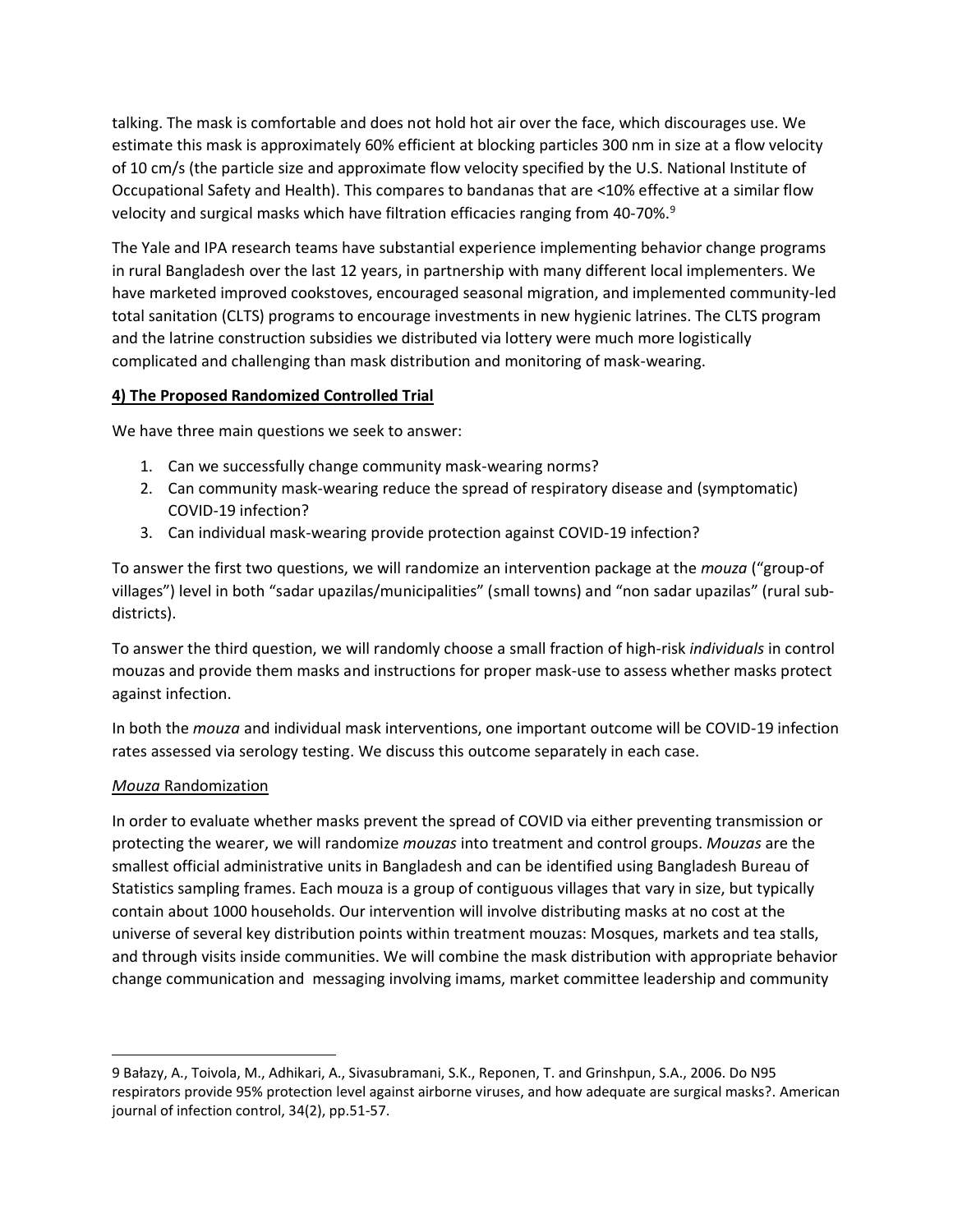leaders. We will stratify on *mouzas* within the same upazila, keeping all *mouzas* at least 5-10 km apart to minimize spillovers.

We have collected data on respiratory symptoms throughout Bangladesh using phone surveys since April 2020. We are using these data to identify 700 *mouzas* throughout Bangladesh with high baseline rates of respiratory disease symptoms. Half of the 700 *mouzas* will be assigned to the treatment group. In treatment *mouzas*, we will conduct intervention activities for four weeks. These activities include:

- Ask imams, public officials and community leaders to commit to wearing masks whenever they leave the house, including while imams deliver prayer at the mosque. It's important to get all influential role-models engaged with our intervention.
- At mosques:
	- $\circ$  Distribute masks to each worshipper as he enters the mosque for Jummah prayer each Friday. We will allow worshippers to take more than one mask, but we will emphasize that masks are in limited supply and not to take masks that will not be worn. Specifically, we will encourage them to only to take one mask for each member of their household, and likewise encourage them not to take masks as "backups". We will also instruct our mask distributors to exercise discretion if people appear to be taking an unreasonable number of masks. We will re-evaluate this strategy as implementation proceeds if we feel that hoarding is a problem.
	- o Provide imams with behavior change communication to encourage regular and appropriate mask use in public areas, both in the mosque and elsewhere. Imams will variously appeal to men as guardians of their family's health, men as individuals who want to stay healthy so they can continue working, as respected business owners and leaders in the community, and as business owners who want to continue to keep their businesses open. They will also reinforce that men should share the messages about the importance of wearing masks with their families in order to help keep them safe.
	- $\circ$  Hand out a visual brochure produced by Bangladesh's Institute for Epidemiology, Disease Control and Research that underscores the value of mask wearing and shows how to properly wear and clean a mask.
- At markets:
	- $\circ$  Speak to the committee of shop owners at each treated market, explain the importance of mask use, and ask them to commit to wearing masks, as well as direct their employees (the market vendors) to wear a mask at all times.
	- $\circ$  Every other day, distribute one mask to each person who visits the markets and hire one mask promoter to encourage all people at the market to wear masks by emphasizing the individual's duty and ability to keep their community safe
	- o Hand out the aforementioned brochure on the masks
- Other locations
	- $\circ$  On days when they are not in markets, mask promoters will be present in each treatment *mouza* at public areas including tea stalls and factories distributing masks and encouraging those not wearing masks to wear them.

In both control and treatment arms, we will: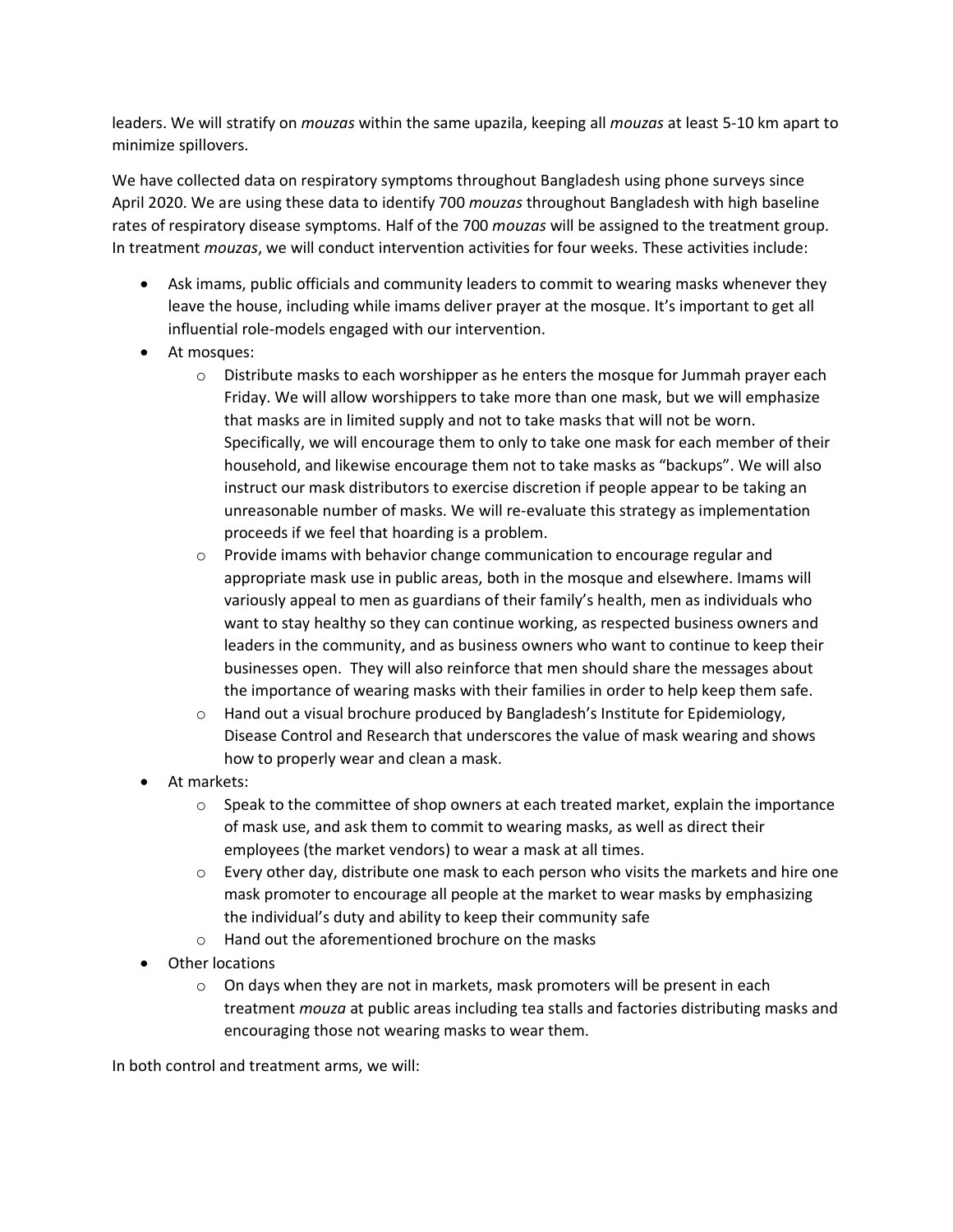- Collect names and phone numbers for mosque attendees who volunteer this information (at baseline, prior to the start of the intervention)
- Collect names and phone numbers for market-goers who volunteer this information as they exit (at baseline, prior to the start of the intervention)
- Conduct a phone survey of mosque and market-goers (expected reach: 50%) to ask about mask use at mosques and markets and elsewhere, as well as measure respiratory disease for themselves and their household
- Count the number of mosque-goers (every Friday) and market-goers (one day a week) who are properly wearing masks (a mask that covers the nose and chin), are wearing a mask or other face covering but improperly, or are not wearing a face covering at all
- The masks we manufacture as part of this project will have distinctive color and design, so that our enumerators can directly observe whether the masks we distribute are the ones getting used.
- Use infrared thermometer to evaluate temperature for mosque- and market-goers as they exit
- Conduct health worker interviews with market vendors, plus imams and mosque workers

Our primary outcomes will be:

• Symptoms of respiratory infections among all individuals for whom we collect phone numbers

Auxiliary outcome measures:

- The impact of the intervention on mask-use in mosques, markets and tea stall, including the fraction wearing any mask and the fraction wearing masks appropriately (e.g. masks that cover the mouth, chin and nose)
- The prevalence of symptoms of respiratory infection, disaggregated by markets and mosques
- The prevalence of symptoms of respiratory infection among vendors (monitored by health workers)
- Infrared temperature readings for market goers
- Social distancing behavior measured from phone surveys, cell phone data, and direct observation of behavior at the market and at tea stalls and other social gatherings.
- Any available data (likely incomplete) on hospitalizations and COVID-19 mortality

We intend to conduct three waves of surveys to elicit respiratory symptoms: a baseline survey, three weeks after the start of the intervention, and 6 weeks after the start, with the potential for longer-term follow-up surveys. We expect to be able to survey 50% of mosque and market go-ers.

We can also use the study to evaluate the effect of pre-intervention mask use on effect sizes, which tells us the efficacy of pre-intervention masks. For example, the intervention may increase mask use to 60% in both treatment and control groups. If the effect of the intervention is the same in *mouzas* where people 0% of people were wearing face coverings pre-intervention and where 50% of people were wearing face coverings pre-intervention, this would suggest that the type of face coverings worn prior to the intervention were ineffective.

#### Individual Randomization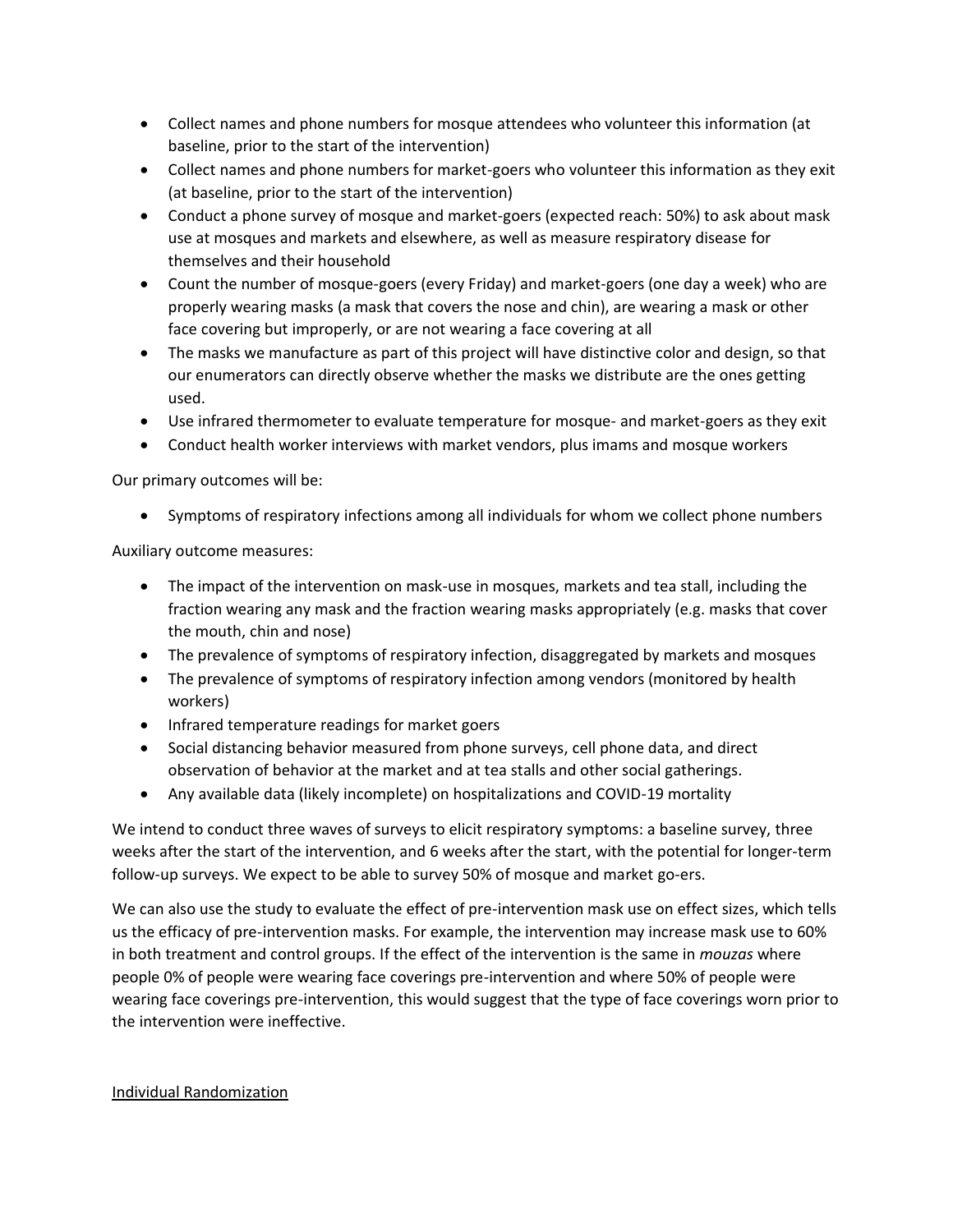The goal of the individual randomization is to assess whether individual mask-wearing reduces the risk of COVID-19 infection. We distinguish this from the *mouza*-level experiment, where the goal is to assess the joint impact of masks on the spread of the virus via both protection and preventing transmission. In order to separate out the potential protective benefit of avoiding infection to the mask wearer, we will randomly select some high-risk individuals in the control arm to receive masks. Specifically, we will target vendors at indoor markets. Our randomization will be stratified within market, so that control and treatment groups for the individual randomization are otherwise as comparable as possible (the experiment is entirely among the control *mouzas* from the *mouza* level experiment). Because these vendors are such a small fraction of the population within *mouzas*, we do not expect this intervention will appreciably impact mask use in the control group of the larger experiment.

Treatment individuals will be given masks, and instructed about proper mask use.

In both control and treatment arms, we will:

- Do health worker interviews to elicit respiratory symptoms
- Use infrared temperature screening to evaluate temperature

Our primary outcome will be:

• Respiratory disease assessed via health worker interviews

Auxiliary outcome measures include differences between treatment and control groups for the following:

- The impact of the intervention on mask wearing
- Social distancing behavior measured from cell phone data and through direct observation
- Hospitalizations and mortality should they occur

# Power for Mouza Randomization

#### *Respiratory Disease*

We expect to successfully survey directly 500 people per *mouza* per wave across 700 *mouzas*, or 350,000 people for each of the 3 waves of the survey. We solve for the clinically detectable effect size  $\Delta$ as a function of the number of individuals per treatment arm (*m = 175,000*), the desired significance level (5%), the desired power level (80%), the expected rates of respiratory symptoms in the treatment and control groups, the number of individuals per cluster (*n = 500*) and the intracluster correlation (rho = .0022).<sup>10</sup> We estimate the intracluster coefficient using our baseline data on respiratory symptoms from a nation-wide telephone survey, and variation across subdistricts in our survey, typically between 50 and 150 surveyed members per upazila. *These power calculations are also conservative because they ignore the possibility of controlling for baseline rates from our initial survey and of stratifying, both of which could lead to substantial increases in power.*

<sup>&</sup>lt;sup>10</sup> We are specifically using equation (5) fro[m https://www.ncbi.nlm.nih.gov/pmc/articles/PMC4521133/](https://www.ncbi.nlm.nih.gov/pmc/articles/PMC4521133/) with P\_1  $= P_2$ .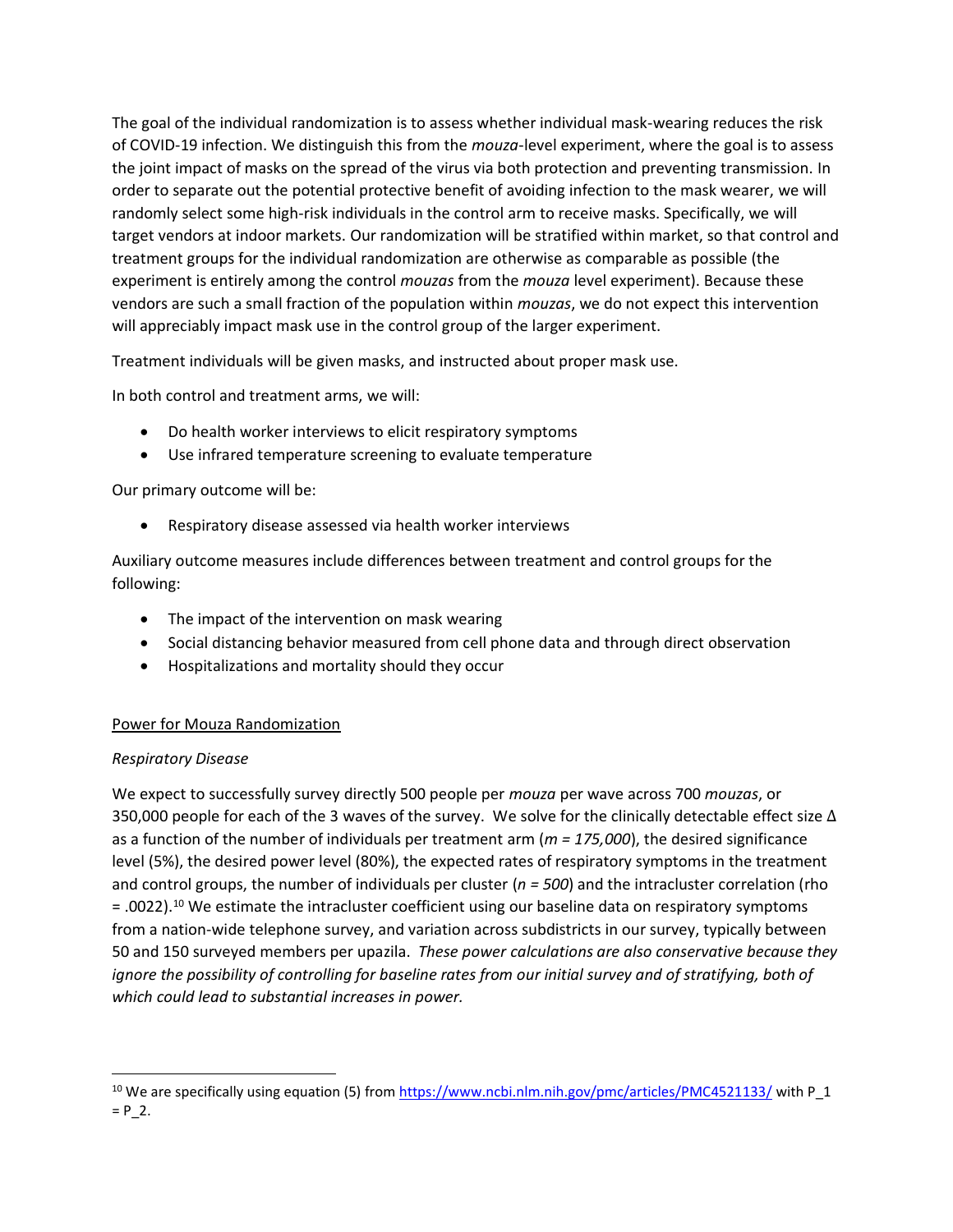The below table recalculates the minimum detectable effect under different assumptions about the fraction of the population infected with COVID-19 over our sample period. The first Column gives possible (true) COVID-19 infection rates in the population. The second column gives the resulting rates of respiratory disease we expect to observe in our survey assuming 2% rates with no COVID-19 and that 50% of COVID-19 patients are symptomatic. Column 3 reports the minimum detectable effect as an absolute reduction in respiratory symptoms, and Column 4 the implied effectiveness of masks in reducing respiratory disease, computed by dividing column 3 by column 2. Column 5 computes a "per mask" detectable effect assuming that we increase mask use by 30% (column 4 divided by 0.3).

| Cumulative COVID 19 | Resp           | Detectable | Total Impact of |                                  |
|---------------------|----------------|------------|-----------------|----------------------------------|
| Incidence           | <b>Disease</b> | Effect     | Masks           | Impact per mask (30 pp increase) |
| 5%                  | 4.50%          | 0.0033     | 7.34%           | 24.47%                           |
| 10%                 | 7.00%          | 0.0041     | 5.81%           | 19.37%                           |
| 15%                 | 9.50%          | 0.0047     | 4.92%           | 16.40%                           |
| 20%                 | 12.00%         | 0.0052     | 4.31%           | 14.37%                           |

#### Power for Individual Randomization

To determine the needed sample size for the individual experiment, we perform the same calculation as above, fixing the cluster size to 1 (since randomization is at the individual level) and assuming a desired power of 80% and significance level of 5% in a two-tailed test. Instead of reporting the detectable effect as a function of the sample size, we report the needed sample size associated with three different effect sizes {20%, 30%, 40%}. This is the additional effectiveness of the mask over the status quo in the control group. We will prioritize urban communities with moderate levels of community transmission to avoid having a heavily pre-exposed population that may not be susceptible to infection.

Studies have suggested that increasing mask wearing from 25% to 75% would reduce the reproductive number by 30-50%, even if the mask only provides 50% protection [\(Stutt R, et al. Royal Society, 2020\)](https://royalsocietypublishing.org/doi/10.1098/rspa.2020.0376). Similarly, individual efficacy of cloth or surgical mask wearing in community settings has been found to be around 40% [\(Chu D, et al. The Lancet, 2020\)](https://www.thelancet.com/journals/lancet/article/PIIS0140-6736(20)31142-9/fulltext). We will conservatively estimate 20-40% efficacy of the intervention, assuming a more marginal increase in mask use. Although the true incidence of SARS-CoV-2 infections in the communities is unknown, we can approximate cumulative incidence in the control group using evidence from the Diamond Princess Cruise, which has a similar population density to most urban environments in Bangladesh. Over 30 days with partial implementation of interventions, 16.6% of individuals developed laboratory-confirmed infections [\(Rocklov J, et al. J Trav Med, 2020\)](https://academic.oup.com/jtm/article/27/3/taaa030/5766334). This was starting with a population of naïve individuals, so actual incidence rates could be lower (if more preexposed individuals) or higher (if efficacy of pre-existing interventions is less). Thus, a range of incidences are considered.

In the table below, "Proportional mask effectiveness" is the proportional reduction in cumulative respiratory disease incidence induced by masks and "Absolute mask effectiveness" is the resulting drop in cumulative incidence (e.g. 20% effectiveness for 5% baseline incidence leads to a 1 percentage point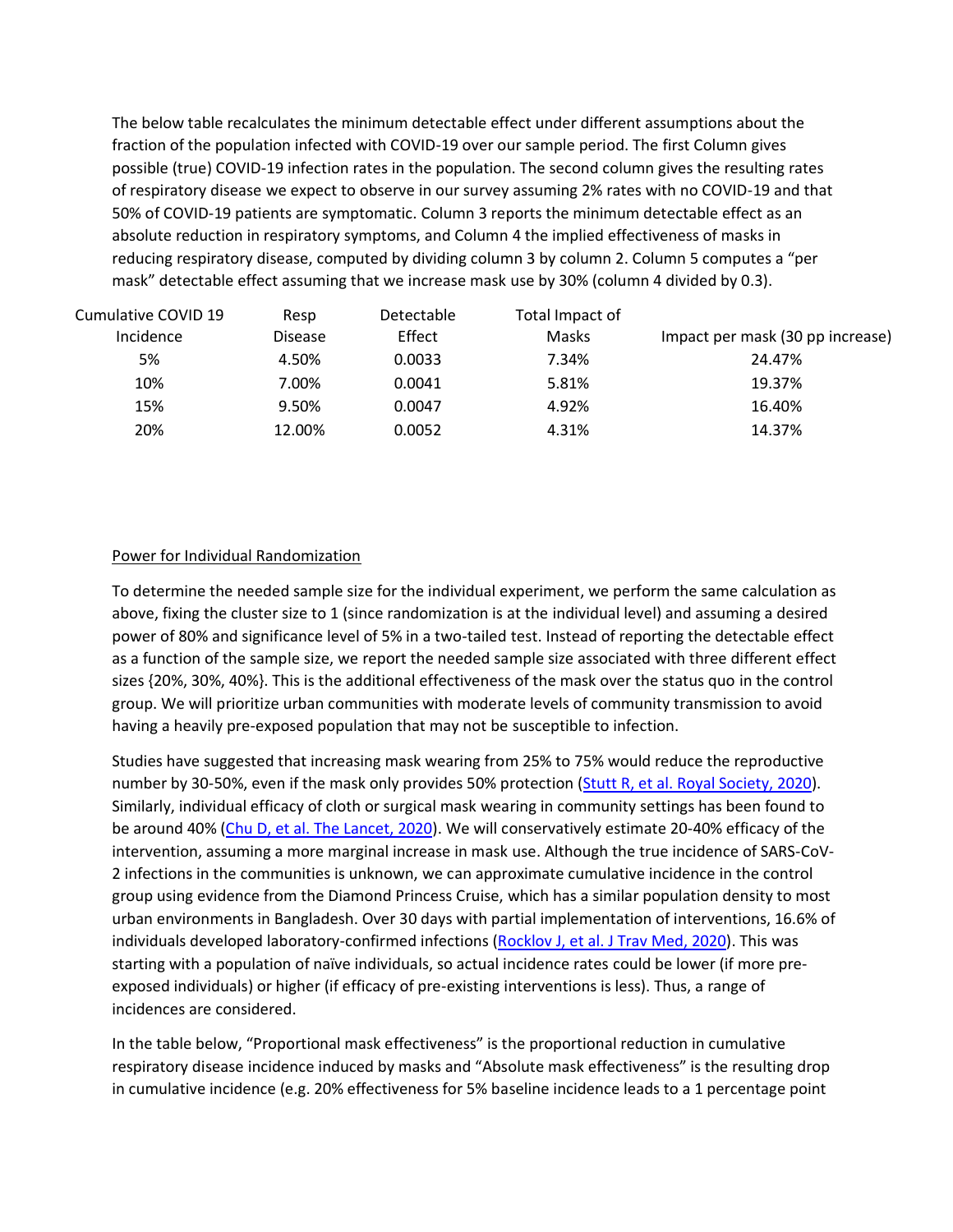drop in incidence). "Sample size per arm" is the required sample size for each of the control and treatment groups

| Proportional<br>mask<br>effectiveness | Respiratory<br>Disease Rates in<br>the Control | Absolute<br>Mask<br>Effectiveness | Sample size<br>per group |
|---------------------------------------|------------------------------------------------|-----------------------------------|--------------------------|
|                                       | Group                                          |                                   |                          |
| 0.2                                   | 0.05                                           | 0.0100                            | 7448                     |
| 0.2                                   | 0.1                                            | 0.0200                            | 3528                     |
| 0.2                                   | 0.15                                           | 0.0300                            | 2221                     |
| 0.2                                   | 0.2                                            | 0.0400                            | 1568                     |
| 0.3                                   | 0.05                                           | 0.0150                            | 3310                     |
| 0.3                                   | 0.1                                            | 0.0300                            | 1568                     |
| 0.3                                   | 0.15                                           | 0.0450                            | 987                      |
| 0.3                                   | 0.2                                            | 0.0600                            | 697                      |
| 0.4                                   | 0.05                                           | 0.0200                            | 1862                     |
| 0.4                                   | 0.1                                            | 0.0400                            | 882                      |
| 0.4                                   | 0.15                                           | 0.0600                            | 555                      |
| 0.4                                   | 0.2                                            | 0.0800                            | 392                      |

Based on this calculation, we think that an experiment with 10,000 indoor market vendors will be wellpowered across a range of scenarios.

#### *COVID-19 Rates Assessed Via Serological Testing*

In both the *mouza* and individual-level experiment, we are interested in assessing the impacts of mask use on COVID-19 infections separately from respiratory disease. To do so, we will use serological testing.

In the *mouza* experiment, serological tests will be conducted 12 weeks after baseline for individuals who reported respiratory disease symptoms during our intervention. We will follow-up with these individuals using household interviews and conduct serology tests using blood spots obtained from finger pricks. The number of positive serology tests in this population will tell us rates of "symptomatic COVID-19". We will then compare rates of symptomatic COVID-19 between the treatment and control group. For example, if 5% of the 350,000 respondents in the *mouza* experiment report respiratory symptoms, we will conduct 17,500 such tests. Symptomatic COVID-19 will be a subset of cases of respiratory disease. Power will be similar to our respiratory disease calculation above, especially if most respiratory disease cases are COVID-19. If infection rates are higher than expected, we will cap the number of serology tests at 20,000, which should be sufficient to have ample power based on the calculation above.